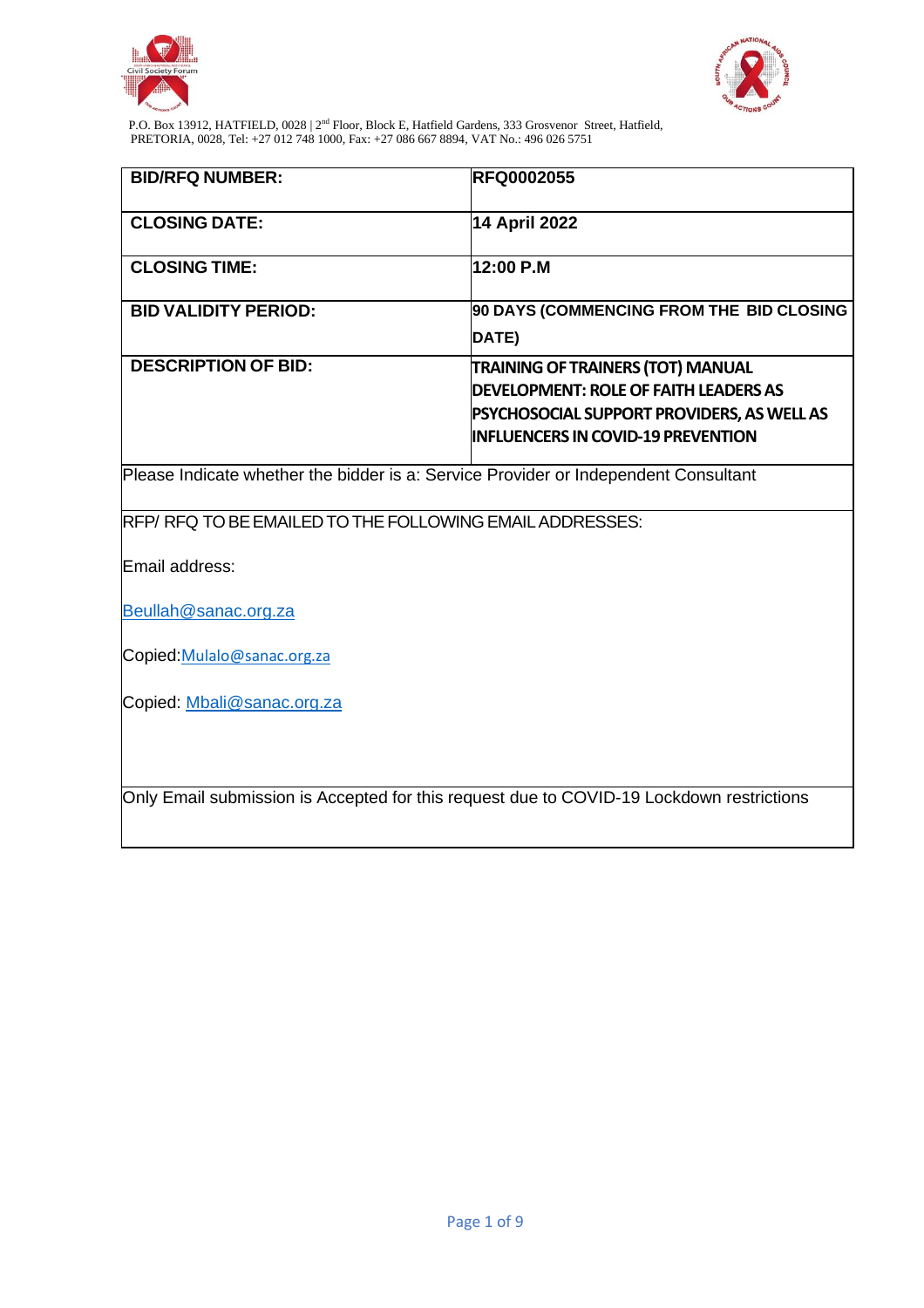



**REQUEST FOR PROPOSALS: TRAINING OF TRAINERS (TOT) MANUAL DEVELOPMENT:**  ROLE OF FAITH LEADERS AS PSYCHOSOCIAL SUPPORT PROVIDERS, AS WELL AS INFLUENCERS IN COVID-19 **PREVENTION** 

## **ASSIGNMENT INFORMATION**

The SANAC Secretariat invites proposals for the development of a 3-day train-the-trainer manual to elevate the role of Faith Leaders as psychosocial support providers, as well as influencers in COVID-19 prevention. Content development and finalisation will follow a participatory approach whereby the successful consultant will facilitate a three-day training with the faith leaders for finalisation of the training materials.

The manual should be inclusive of graphic design of infographics and visualisations for a range of materials within a digital reference manual. The digital reference manual should be innovative and usable in both online and offline publications. The manual must include fact sheets accompanying each module that is couched in simple accessible language.

The consultancy is two-fold.

- Development of a **three-day train-the-trainer manual** to elevate the role of Faith Leaders as psychosocial support providers, as well as influencers in COVID-19 prevention; and
- **Pilot the toolkit** through a national three-day training on how to use it and adapt in various contexts and communities.

The training methodology should be interactive and encourage dialogue between inter-faith leaders. It should be designed and facilitated in ways that stimulate discussion and analysis and strengthens interaction, consensus, and trust among training participants. The manual design process must take the form of a training of trainers and equip trainers to pass the knowledge on to faith leaders who will be located across rural and urban communities.

The primary audience for the training programme are inter-faith leaders represented in their diversity at national, provincial and district levels.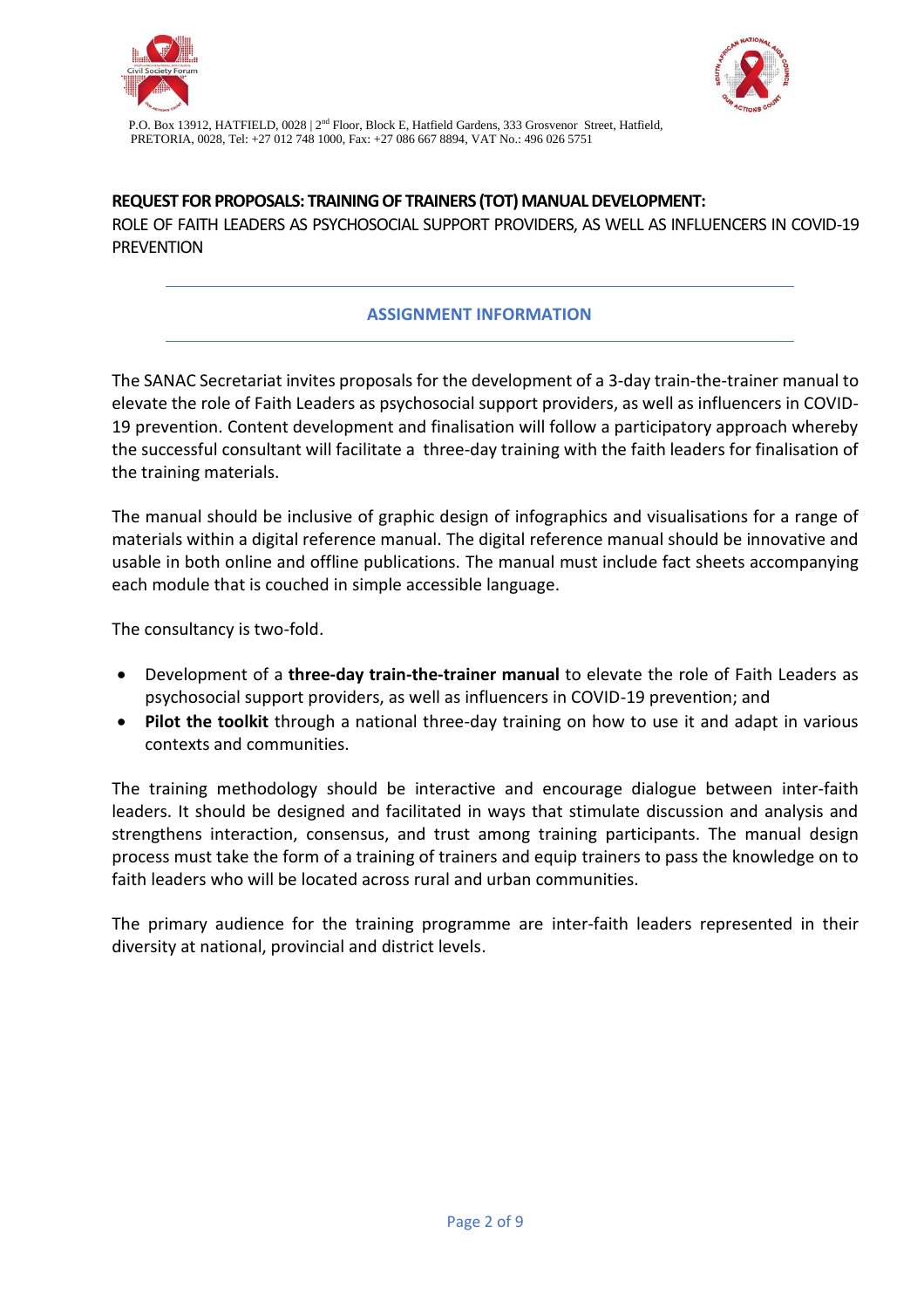



### **BACKGROUND TO THE DEVELOPMENT OF THE TOOLKIT**

84% of the world's population self-identifies with a religion or faith tradition and religious and faith communities have been providing means for coping, surviving, and raising hope during the era of pandemics. The spiritual and psycho-social support to communities during difficult times, including the COVID-19 pandemic, is a critical area that cannot be overlooked as the majority of the population struggled with the isolation, movement restrictions, alongside domestic issues such as depresession, grief and GBVf.

However there is a "significant gap" in available guidance on how to identify useful practices in mental health and psychosocial support, and how those practices could complement one another in an effective multisectoral toolkit.

Traditional coping mechanisms are also insufficient in a period of prolonged physical distancing and therefore spiritual and psychosocial support is more needed than ever. Key vulnerable groups include people who are living alone, disadvantaged, experience mental challenges and the elderly who form key constituencies in the case of the faith community. Many people who get sick or lose a family member want their spiritual leader to provide spiritual support. Many people having thoughts of suicide, feeling hopeless, trapped, or are in such emotional pain or despair, that they struggle to face another day turn to these faith leaders for support. These are often accompanied by a spiritual crisis or deep questioning about the purpose of life. If faith leaders are better able to recognize the signs and symptoms of stress, fear, mental illness and/or suicidal thoughts and learn how to respond, they can serve as an expanded safety net for those most in need.

One of the challenges are that during the COVID-19 pandemic, support has changed from face-toface engagements to new safer means of providing spiritual and psychological support by phone, video, or through private social media chat platforms. Spiritual leaders would pray, share theological and scriptural reflections, and share messages of hope.

The toolkit to be developed should include sections on facilitating conditions for appropriate mental health, communal cultural, spiritual, and religious healing practices in these changing contexts.

The SANAC Trust is the lead applicant of the Global Fund (GF) COVID19 Response Mechanism grant on behalf of the Faith Sector of the SANC Civil Society Forum (CSF) to develop a toolkit to train faith leaders to train their peers on psychosocial provision, as well as elevate their role as ambassadors for COVID-19 vaccine uptake and continued promotion of non-pharmaceutical interventions in their own practice and that of their followers.

Trained faith leaders will undertake District Trainings and should also capture information on pre & post workshop forms to be integrated as part of the toolkit development. These should speak to the achievement of the areas as outined above.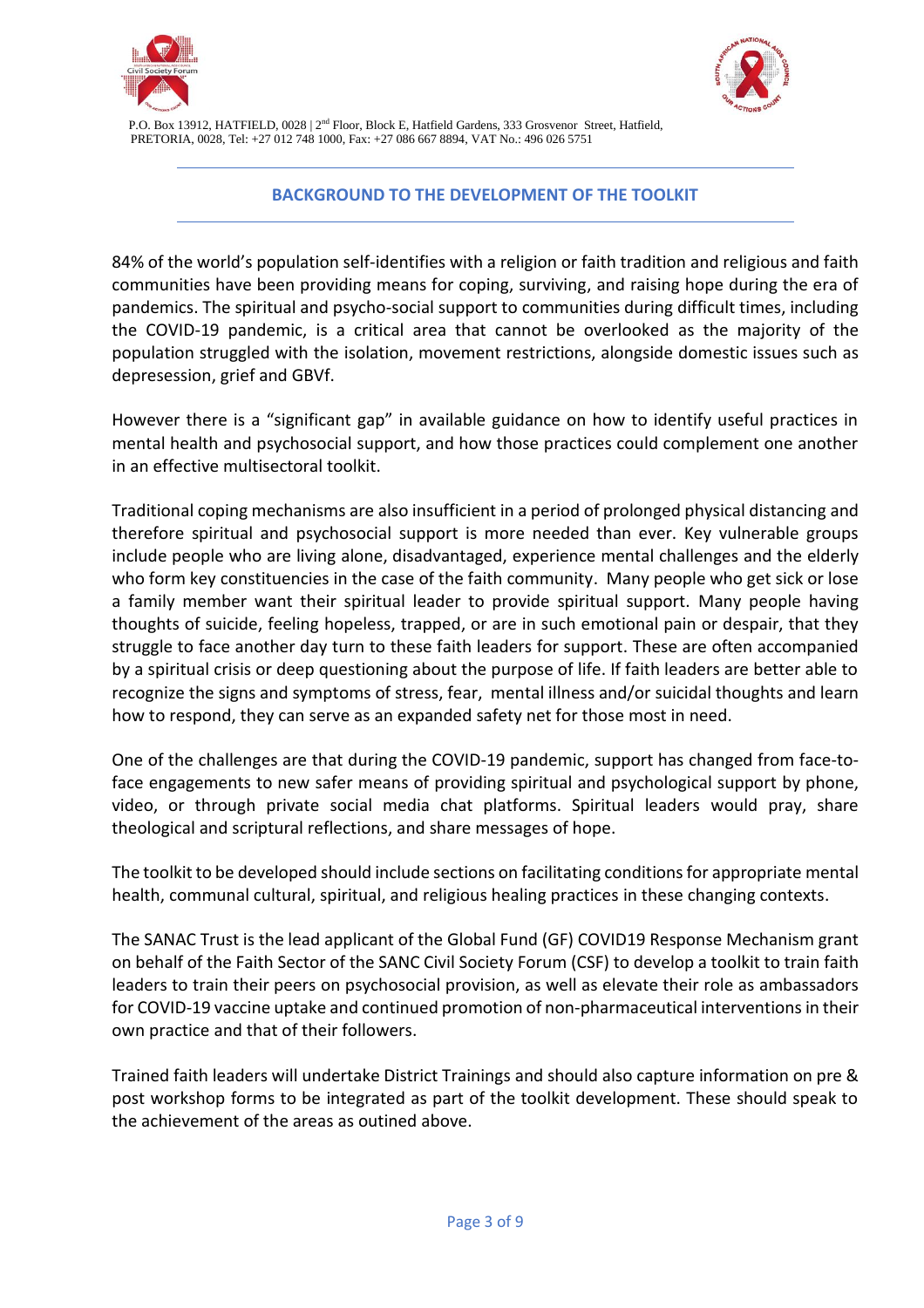



### **SCOPE OF WORK**

The consultant shall lead in the preparation of a toolkit – knowledge resources, communications and background material for internal and external use, including but not limited to fact sheets on the thematic issues presented above. The training manual should be flexible enough to be adjusted for longer or shorter durations as needed and tweaked for various inter-faith audiences at the local and community levels.

The consultant should be willing to work with the SANAC and CSF Teams and facilitate weekly 30 minute Zoom check in meetings for the assignment period. It may also require in-person meetings from time to time.

The toolkit must have options enabling delivery in resources scare environments and resource rich environments. Most importantly, it must have sessions where faith leaders can develop action plans as 'Leaders in Mental Health" matters through the promotion of spiritual and psychosocial support thus creating a safe and welcoming environment for all God's Children.The toolkit should further guide faith leaders in further referrals where further support is needed, and/or the level of support that the faith leader provides is exhausted.

#### **APPROACH AND METHODOLOGY**

### **Inception Report**

Prepare an inception report including but not limited to:

- Analytical framework
- Detailed work plan and schedule of activities
- Project implementation methodology
- Data-gathering tools and methods appropriate to the work context
- Initial scan of relevant initiatives and list of stakeholders
- Type, context, and schedule of consultations with stakeholders
- **Output** Project Plan for the development of the toolkit

### **Desk Review**

The consultant will carry out a desk-review of existing methodologies and toolkits relevant to faithsensitive psychosocial programming, and present different options to the project steering committee. Collectively, the consultant and the steering committee will select the preferred options.

**Output:** Findings and Analysis Report

### **Content of the toolkit**

Develop a toolkit and some of the thematic areas could include:

- Mobilising religious leaders as psychosocial support providers
- Leadership and coordination
- Message dissemination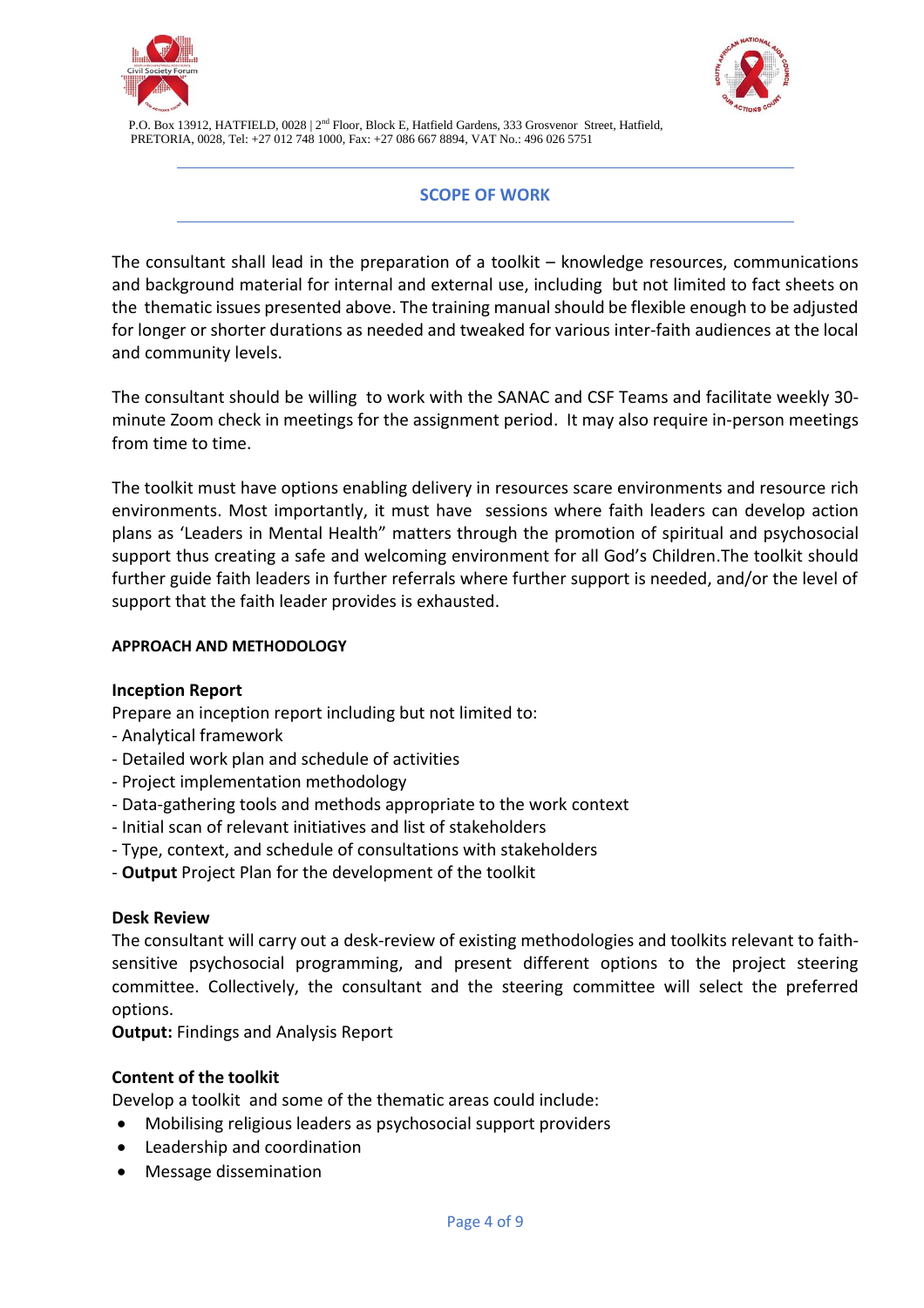



- Addressing stigma and discrimination
- Mobilising communities for COVID 19 Vaccine uptake
- Importance of adhering to non-pharmaceutical interventions
- Counselling strategies that take into consideration interactions that are not face-to-face
- Spiritual and psychosocial support, focusing on mental health issues including trauma and grief
- Welfare Provision

**Output:** Toolkit

### **DELIVERABLES AND SCHEDULES/EXPECTED OUTPUTS**

As part of the work plan the consultant can suggest adjustments to specific deliverables and deadlines based on joint agreement. The key deliverables that underpin the assignment are found in the table below:

|                | <b>Key Task</b>                                                                                                                                                                                                                                                                                                                                                                                                                                                                      | <b>Deliverable</b>                                                                                                                                                                                                                                                                                                                                                                                                                                                                                                                                                                                                                                        |  |
|----------------|--------------------------------------------------------------------------------------------------------------------------------------------------------------------------------------------------------------------------------------------------------------------------------------------------------------------------------------------------------------------------------------------------------------------------------------------------------------------------------------|-----------------------------------------------------------------------------------------------------------------------------------------------------------------------------------------------------------------------------------------------------------------------------------------------------------------------------------------------------------------------------------------------------------------------------------------------------------------------------------------------------------------------------------------------------------------------------------------------------------------------------------------------------------|--|
| a.<br>b.<br>c. | Inception meeting with Project Team to understand<br>project context and expectations<br>Develop curricula outline for Training of Trainers<br>(curriculum outline should include: aim, objectives,<br>key messages, key methods) to be validated by the<br>Project Team<br>Session<br>plan<br>for 3-day participatory training<br>programme (session outline should include: key<br>topics, key messages, methodology, materials, time<br>durations) and validate with Project team | <b>Inception Report covering</b><br>Workplan<br>Approved Draft curricula outline<br>$\blacksquare$<br>ToT and trainer session plan                                                                                                                                                                                                                                                                                                                                                                                                                                                                                                                        |  |
| d.<br>e.       | Work with project team to finalize training manual,<br>including curricula outline, session plans, materials, -<br>and facilitation responsibilities. Ensure South African<br>specific and context- responsive content is being<br>incorporated into the manual, including relevant case-<br>studies, examples etc.<br>Facilitate weekly progress project meetings with the<br><b>SANAC Project Team</b>                                                                             | Draft training manual that must contain<br>at a minimum the following modules (5-<br>10 pages per module excluding data<br>collection tools):<br>Mobilising<br>religious<br>leaders<br>$\bullet$<br>as<br>psychosocial support providers<br>Leadership and coordination<br>$\bullet$<br>Role and special considerations for<br>$\bullet$<br>African Traditional religion<br>Spiritual and psychosocial support,<br>focusing on mental health issues<br>including trauma and grief<br>Addressing<br>stigma<br>and<br>discrimination<br>associated<br>with<br>mental health issues<br>Mobilising communities<br>for<br>$\bullet$<br>COVID 19 Vaccine uptake |  |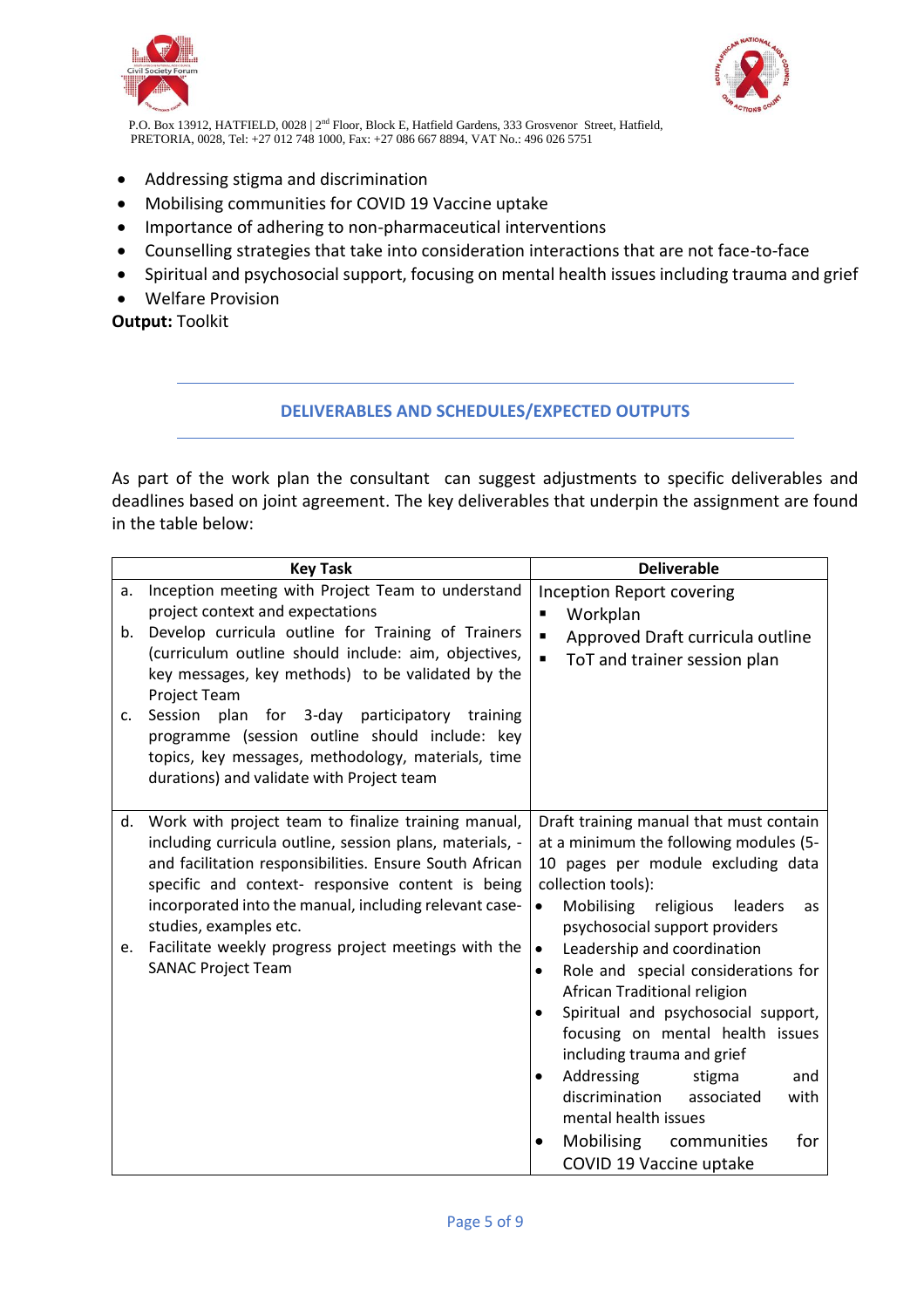



|    |                                                                                                                                                                                                                    |           | Importance of adhering to non-<br>pharmaceutical interventions<br>Counselling strategies that take<br>into consideration interactions<br>that are not face-to-face                                                                            |
|----|--------------------------------------------------------------------------------------------------------------------------------------------------------------------------------------------------------------------|-----------|-----------------------------------------------------------------------------------------------------------------------------------------------------------------------------------------------------------------------------------------------|
| f. | Deliver 3-day Training of Trainers workshop. The<br>workshop will reach 30 participants.                                                                                                                           | $\bullet$ | Facilitation of training workshop and<br>any training materials required.<br>SANAC Secretariat will manage all<br>participant logistics. If there are<br>specific venue requirements these<br>should be communicated as early as<br>possible. |
| g. | After the training finalise the ToT manual based on<br>participants feedback, inclusive of the graphic design<br>of infographics and visualisations for a range of<br>materials within a digital reference manual. | $\bullet$ | <b>Final ToT Manual</b>                                                                                                                                                                                                                       |
| h. | Draft debrief report on assignment, including what<br>was achieved and recommendations for way forward                                                                                                             | $\bullet$ | <b>Outcomes Report</b>                                                                                                                                                                                                                        |
| i. | Weekly progress updates                                                                                                                                                                                            |           | Weekly progress updates through online<br>meetings with the CSF team                                                                                                                                                                          |

## **ELIGIBILITY CRITERIA**

- University degree in public health, social sciences, religious studies, and/or related field is required
- Demonstrated experience of working with religious and/or cultural structures to deliver training content
- At least 5 years of professional experience in empowering faith-based organizations
- Demonstrated experience (minimum 2 years) in developing training of trainers manual content for print
- Minimum of 5 years' experience of relevant work, e.g. mental health stigma and discrimination;providing psychosocial support, policy advocacy, movement building, human rights, community mobilisation.
- Experience in developing training material for diverse audiences in South Africa
- Experience in delivering training workshops for diverse audiences in South Africa
- Excellent English oral and written skills demonstrated through examples of previous work
- Excellent facilitation and brokering skills with a minimum of 5 years demonstrable experience notably in applying participatory trainings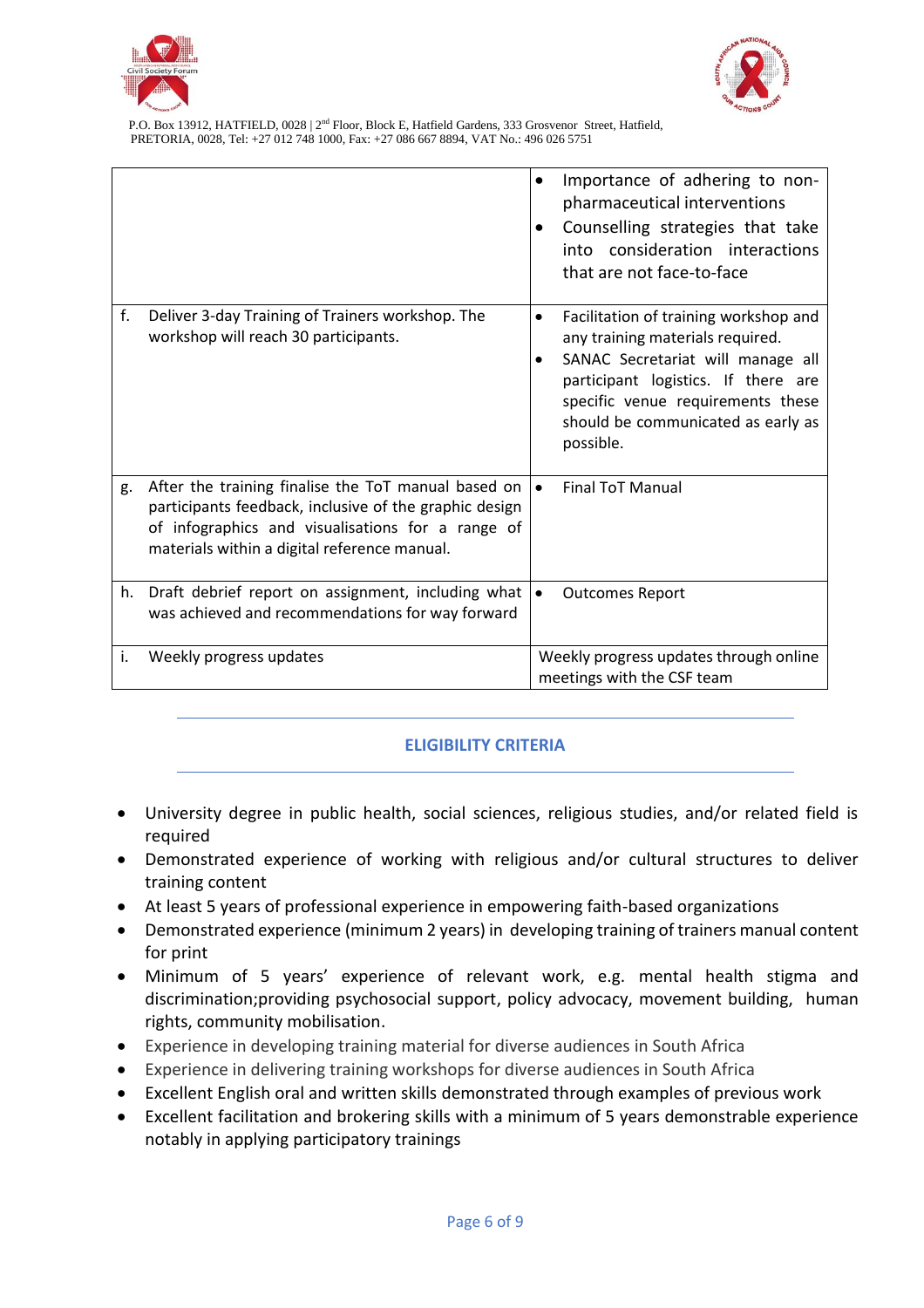



### **DOCUMENTS TO BE SUBMITTED**

Quotations must include the following information for assessment purposes:

- Cover letter
- Timelines
- References (a minimum of two)
- The technical proposal (not exceeding 5 pages) should reflect how the Consultant will undertake all tasks described in the Terms of Reference. The Consultant will provide a detailed plan of specific activities including a timetable for carrying out the assignment as well as the activities such as training. The *CRITERIA FOR TECHNICAL EVALUATION AND OBTAINABLE SCORE* below should guide the technical proposal as it will be scored accordingly by the Evaluation Panel.
- Demonstrable experience of developing a similar piece of work including a methodology
- Writing samples
- Financial proposal: the financial proposal shall provide a full break down of costs including taxes, expenses and any VAT, as well as the professional fee for each deliverable. The budget should further include detailed budget notes / justification of expenses

| <b>Deliverable</b>                                 | <b>Deadline</b> | <b>Payment</b> |
|----------------------------------------------------|-----------------|----------------|
| Inception Report, including the outline of the ToT |                 | 30%            |
| and Manual                                         |                 |                |
| Submission of Draft training manual                |                 | 20%            |
| Delivery of 3-day ToT                              |                 | 20%            |
| Finalisation of training manual and 5-page final   |                 | 30%            |
| report on assignment                               |                 |                |

#### **Indicative Payment schedule**

The payment conditions indicated herein represents the maximum amount to be paid for the deliverable and will be based on the actual number of working days invested for the development of each deliverable. Number of days to be invested for each deliverable may change but the total number of days worked by the individual contractor cannot exceed 60 days for this assignment (i.e. for submission of the deliverables).

The manual developed and all related creative content will be the exclusive ownership of SANAC Civil Society Forum, including all use and distribution rights connected to them. The Consultancy must deliver all the material developed on a hard drive at the end of the period.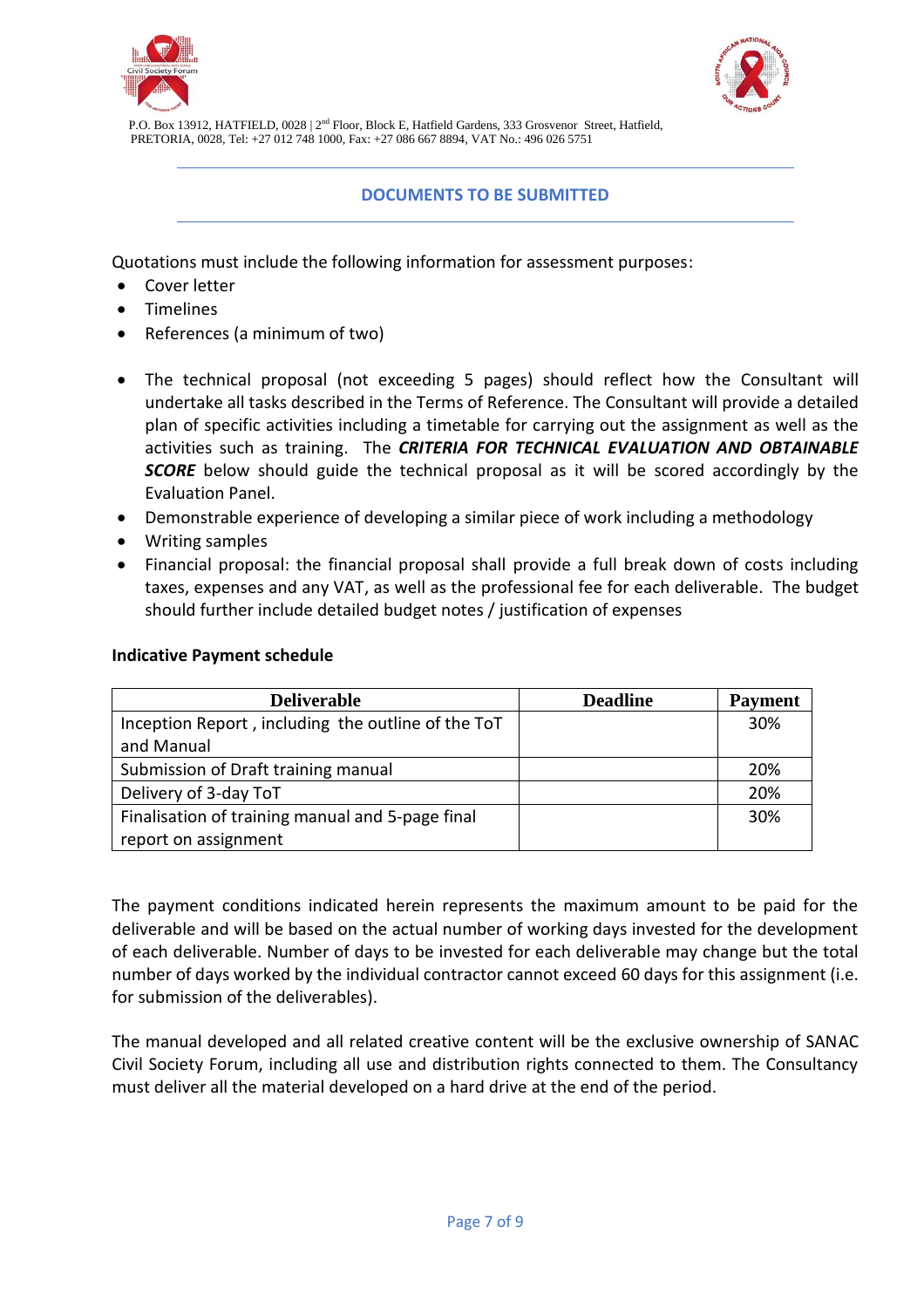



# **CRITERIA FOR TECHNICAL EVALUATION AND OBTAINABLE SCORE (TOTAL 100 POINTS)**

| <b>CRITERIA</b>                                                    | <b>SCORE</b>      |
|--------------------------------------------------------------------|-------------------|
| Relevance of education/degree                                      | 10 points         |
| Relevant work experience (min. 5 years)                            | 35 points         |
| Experience in developing training material and delivering training | 35 points         |
| workshops for diverse audiences in South Africa (min. 2 years)     |                   |
| Minimum of 5 years experience working in Human Rights and HIV in   | 20 points         |
| South Africa with a particular emphasis on psychosocial support    |                   |
| <b>TOTAL</b>                                                       | <b>100 POINTS</b> |

**All Consultant applying, should provide as much information as possible as per the above Technical Evaluation as it will be used by the Evaluation Committee, when reviewing and scoring the proposal**. Only candidates obtaining a minimum of 70 points would be considered for the Financial Evaluation.

### **DETAILS OF THE EVALUATION PROCESS**

- Proposals will be reviewed by an evaluation committee that will be comprised from members from the Project Steering Committee (constituted by SANAC CFO, Global Fund Technical Support Unit Implementation Lead, Grants Manager, Risk Manager and the SANAC CSF Coordinator and Communications Officer) and a designated member from the CSF Coordinating Committee
- All eligible proposals will be first evaluated based on the technical criteria and those shortlisted, i.e. that reach at least 70 points will proceed to the next stage.
- Among the shortlisted candidates that obtained the minimum of 70 points, the one that has the most economic financial offer will be awarded the contract.
- A scorecard will be used to asses each proposal and will be submitted by each evaluation committee member as per above Score Sheet.
- As the final step an evaluation committee report will be prepared summarising the scorecard inputs and signed by all members providing justifications for point allocated to each candidate.
- Offers will be evaluated against objective criteria which enable measuring the quality of the offers and which take into account the price (the offer with the lowest price shall be awarded the highest score for the price criterion among those that fulfil the minimum quality criteria of 70 points).